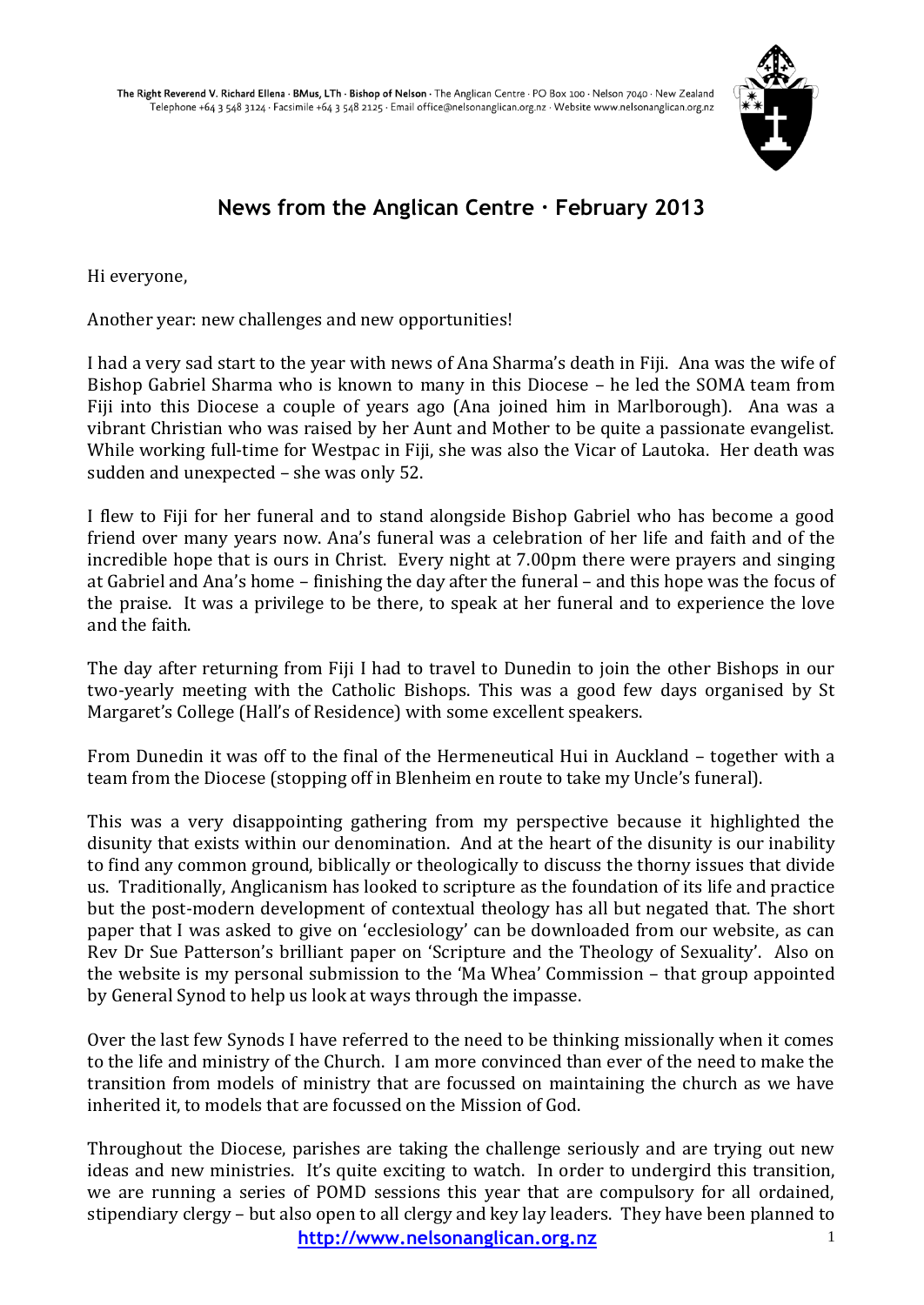sharpen and focus our thinking on what it means to be 'missional.' The first of these is on March 7th and will feature Dr Christopher Wright who is the Director of the Langham Partnership International and the author of two stunning books – 'The Mission of God' and 'The Mission of God's People'. He also chairs the Lausanne Movement's Theology Working Group and the Theological Resource Panel of Tearfund.

You will all have received notice of a Diocesan-wide day of prayer, reflection and fasting to be held on Ash Wednesday – next Wednesday. Here in Nelson it will be held at the Cathedral and will include a renewal of our ordination vows at mid-day. At other centres around the Diocese people (including clergy) will be invited to renew their baptism vows. This comes as an initiative of my Chaplain, David Hollingsworth and Dean Nick Kirk, and is certainly one that I was thrilled to endorse and encourage.

You will notice a couple of commissioning services to be held this month.

This Saturday – 9th February – Rev John Sherlock will be instituted into the parish of Mapua – Hill's Community Church. John and Connie, and their two boys, Jesse and Finlay come to us from the Diocese of Dunedin. Please pray for them as they settle into a new Diocese and a new ministry.

Also this month, on the 14th February, is Yvonne McLean's induction into her new ministry as Chaplain to the Nelson Hospitals. Please pray for Yvonne and Ian as she takes on this new role.

Hilary and I managed to get a good break in January this year – although I did miss the annual trip to one of the New Wine events. You may have heard that we have had family from Christchurch move in with us. Our son, Tim, is retraining as a nurse and was accepted into the degree course at the Nelson Polytech. Tim and Ruth (together with our three grandchildren) were going to find it really difficult to do this three year degree while still having a large mortgage on their home down south. So we invited them to come and live with us. Life has certainly changed around here. But the opportunity of living with family in community is a real privilege and one that we are going to make the most of.

My deepest thanks for all the work put into Christmas services, holiday worship, children's programmes etc over the past month. There is so much life in this Diocese and I am so grateful to be its Bishop.

With every blessing

+Richard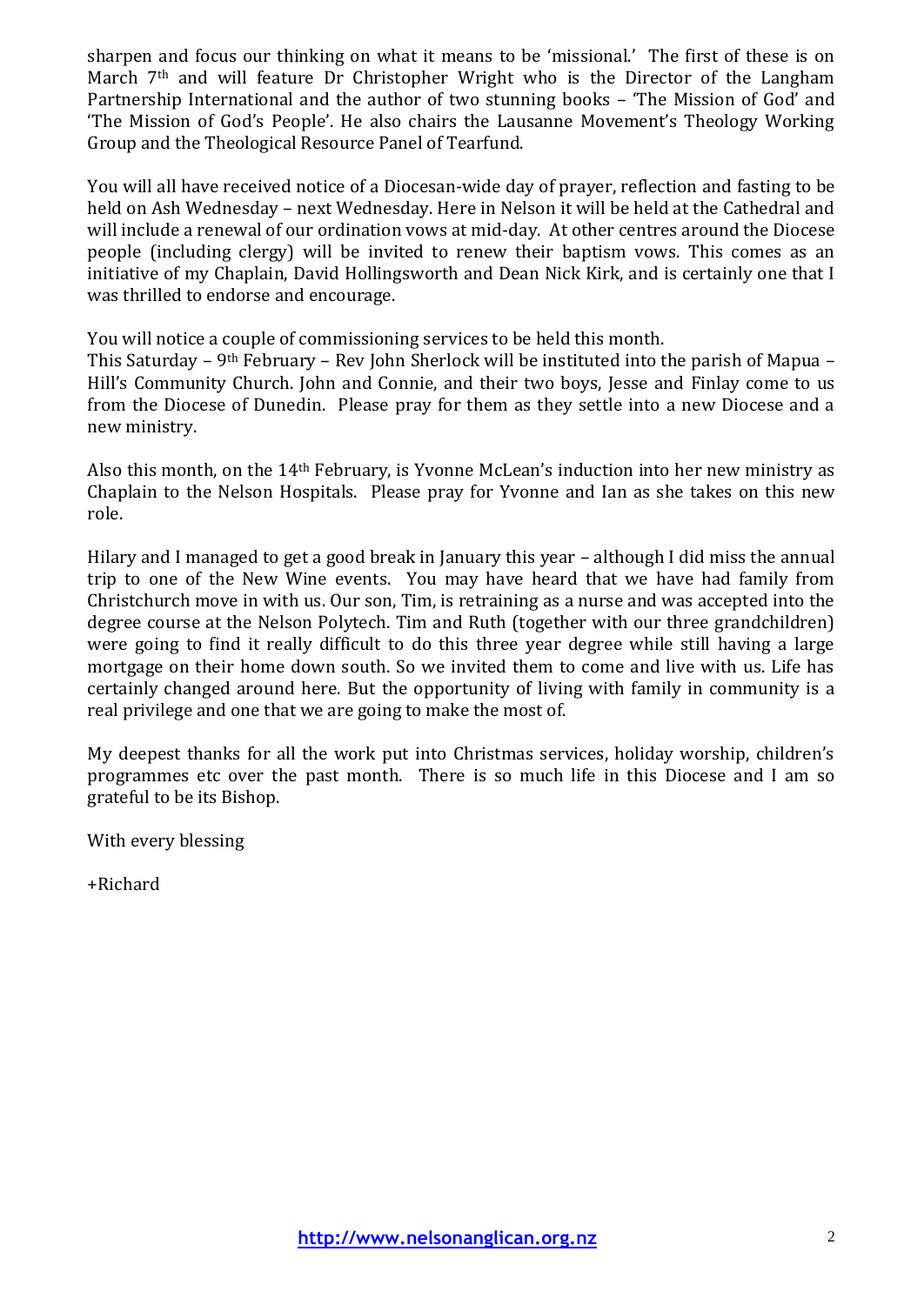PLEASE NOTE - new items or changes appear first

# **For your Prayers**

- $\triangleright$  Revd John and Connie Sherlock and their boys as they settle in our Diocese and ministry at Hills Community Church and Revd Yvonne and Ian McLean as Yvonne takes on her new role of Hospital Chaplain at Nelson Hospital
- $\triangleright$  for Bishop Gabriel and his family with the recent passing of his wife Ana

# **People and Appointments**

 Welcome to **Tracey Budel**, who has joined the administration staff at the Anglican Centre. Tracey is working part time assisting with accounts.

# **Events & Notices in our Diocese**

- **Induction service** for **Revd John Sherlock** minister/pastor of Hills Community Church, Mapua. Saturday,  $9^{th}$  February, gather at 6.30pm at Hills Community church, Mapua.
- **Commissioning service** for **Revd Yvonne McLean** as Ecumenical Chaplain to the Nelson Hospitals is Thursday,  $14<sup>th</sup>$  February 2013 at 11.00am, at the Nelson hospital chapel.
- **Ash Wednesday, in our Diocese**  On **Ash Wednesday, 13th February**, there will be a day of Prayer and fasting for our Diocese: **Nelson Cathedral** - from 8.00am to 5.00pm, all are warmly invited to join together at the Cathedral for all or a part of the day. The day will be divided into hour slots, each led by the parishes of this area. +Richard will lead a communion service at midday, with the imposition of ashes and clergy may renew ordination vows. While at other centres, people may be invited to renew their baptism vows. **Nativity Church, Blenheim** - will be open from 9am to 6pm for people to come and go. There will be prayers on the hour, every hour starting with 9am Morning Prayer, Noon - Midday Prayer and renewal of baptismal vows, finishing the day with imposition of ashes. **Holy Trinity, Greymouth** - will be open from 7am - 9pm for folk to come and go. There will be Morning Prayer at 9am, an Ecumenical Ash Wednesday Service at 12.10pm with imposition of ashes, Evening Prayer at 7PM with renewal of baptismal vows and imposition of ashes.
- **Regional Deanery Retreats 2013**  Please note these dates in your diary: Nelson 18-20 February; Marlborough 4-6 March; Waimea 9-11 April; Mawhera 6-8 May*.*
- *P***OMD 2013 -** 7 March (St Barnabas, NB: 9.30am start); 5 April (All Saints); 17 May (All Saints); 21 June(All Saints); 2 August (All Saints); 30 August (St Barnabas); 27 September (St Barnabas). Time: 9.45am-3.45pm. More details under 'Ministry Education' of this Ad Clerum. A reminder that these events are compulsory for all stipendiary clergy and optional for non-stipendiary clergy and lay leaders.
- **Tikanga Pakeha Missions Council Funding Application Form** This is the AMB grant for short term mission groups, made available for interested parishes. Criteria for funding and application form can be downloaded from the diocesan website [www.nelsonanglican.org.nz](http://www.nelsonanglican.org.nz/)
- **St Johns Scholarship Applications for Funding in 2014** Application papers are now available for Scholarship Funding in 2014. There are two categories of Scholarship available: 1. Post Ordination; 2. Lay. The application form covers both categories of Scholarship and is to be used for both initial and continuing applications. Completed forms must be with Bishop Richard no later than Friday 31 May 2013. For those seeking funding to assist with further study or for sabbatical/study leave, please ask Anita for a set of application papers. Email: [anita@nelsonanglican.org.nz](mailto:anita@nelsonanglican.org.nz)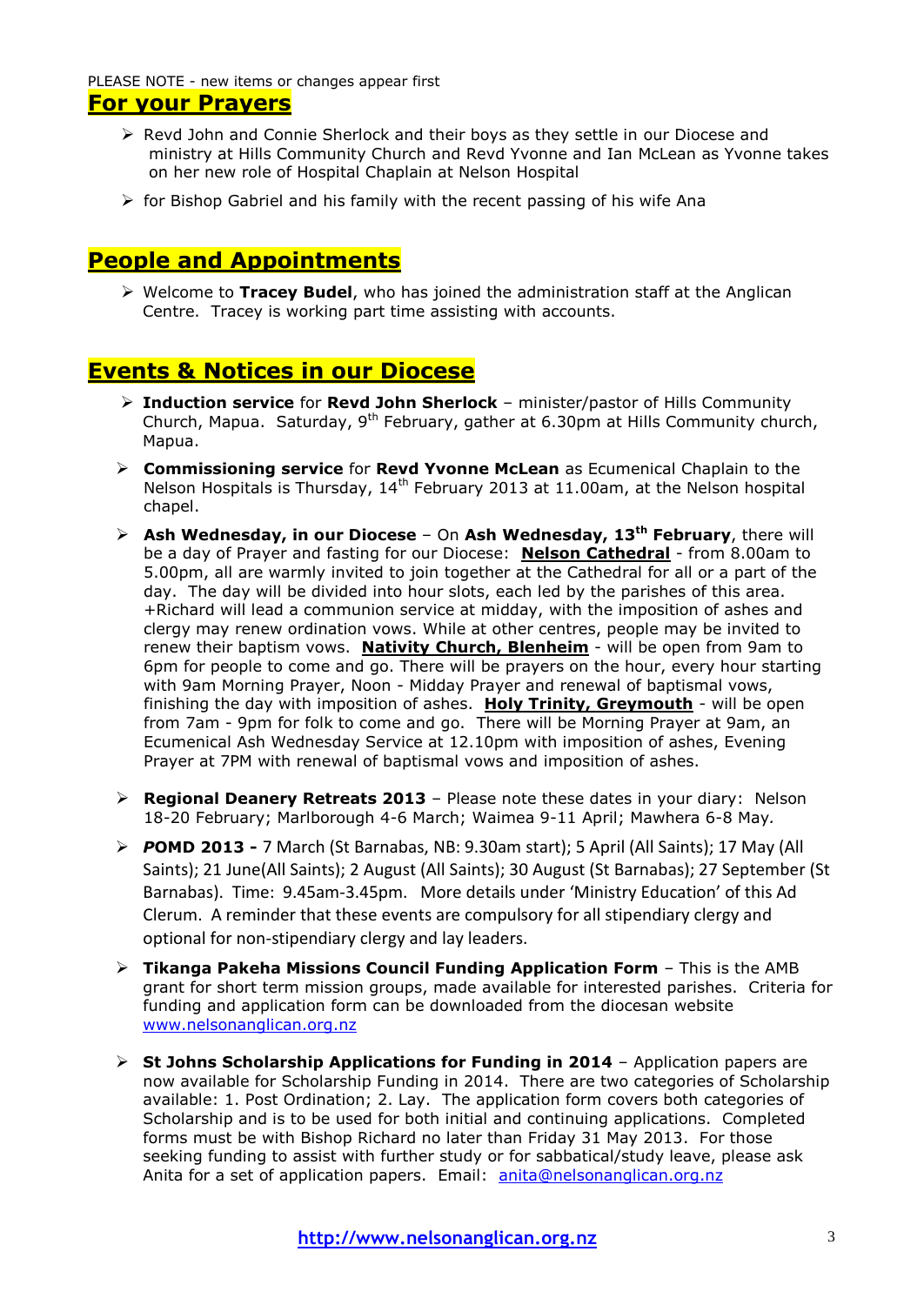- **Just1 (it only takes 1 to make a difference) –** an evening with Mark Griffiths for Church and Children"s ministry leaders – Mark is a children"s ministry trainer, author, church leader and international speaker. He has developed kids programmes, grown teams and written resources to equip churches. In Nelson on Wednesday, 13 March, 7pm at All Saints Church. Cost \$20. Register: newwine.org.nz
- $\triangleright$  **CAIRA** dates for 2013 27 Feb; 22 May; 28 Aug; 23 Oct. 9am-1pm at All Saints church
- **Synod 2013** Please note in your diaries Synod 2013 will be in Marlborough (Picton) 10, 11, 12 October 2013.
- **A Generous Energy – All Saints, Nelson: 150 Years of Cross-Cultural Mission**  an A4 glossy booklet by Revd Tony Andrews. \$12.00. Copies can be purchased through the Anglican Centre office.

# **Notices outside our Diocese**

- **A Book of Prayers in Common** the Revd Bosco Peters has just launched a book of prayers that the majority of Christians have shared across the bulk of Christian history. A Book of Prayers in Common can be obtained free at <http://liturgy.co.nz/book-of-prayers-in-common-2013>The book contains a helpful introduction and suggestions for use and adaptation, and a request for feedback.
- **Retreats/Courses at Te Waiora House** for retreats and courses led by Revd Andrew and Debbie Smith at Te Waiora retreat centre, visit their website [www.tewaiora.com](http://www.tewaiora.com/)
- **Lent 2013 booklets through Theology House, Christchurch Diocese** "The Praying Life: Through Lent With Luke" study booklets. \$8 per individual booklet or per booklet for orders of 1 to 9(plus postage); \$5 per booklet for orders of 10 or more (plus postage). Contact Peter Carrell [directory@theologyhouse.ac.nz](mailto:directory@theologyhouse.ac.nz) or visit <http://theologyhouse.wordpress.com/2012/11/06/kiwi-lenten-studies-for-2013/>
- **Gospel Bicentenary 2014 (25 December 1814-2014**) The 2014 gospel bicentenary provides an opportunity to review our past; to commemorate people and events that helped shape our churches and country; and to look forward to building on the strengths of what has gone before. More information on [www.gospel2014.org](http://www.gospel2014.org/)
- **For upcoming retreats at Vaughan Park,** visit their website [www.vaughanpark.org.nz](http://www.vaughanpark.org.nz/)

# **Ministry Education**

## **POMD – THE MISSION OF GOD'S PEOPLE**

- Friday February 22 only for newly ordained and new to the diocese Clergy (Lunch provided)
- Thursday March 7: Towards a theology of Mission Rev Dr Christopher Wright. St Barnabas Anglican Church Stoke, 9.30am start.

**Please note** that in previous years POMD travel has come out of ministry education funding. Because all stipended clergy are required to attend in 2013, travel won"t be covered by ministry education (but can be covered by normal clergy travel allowance).

## **SCHOOL OF PREACHING**

Sat May 18 – Archbishop Peter Jensen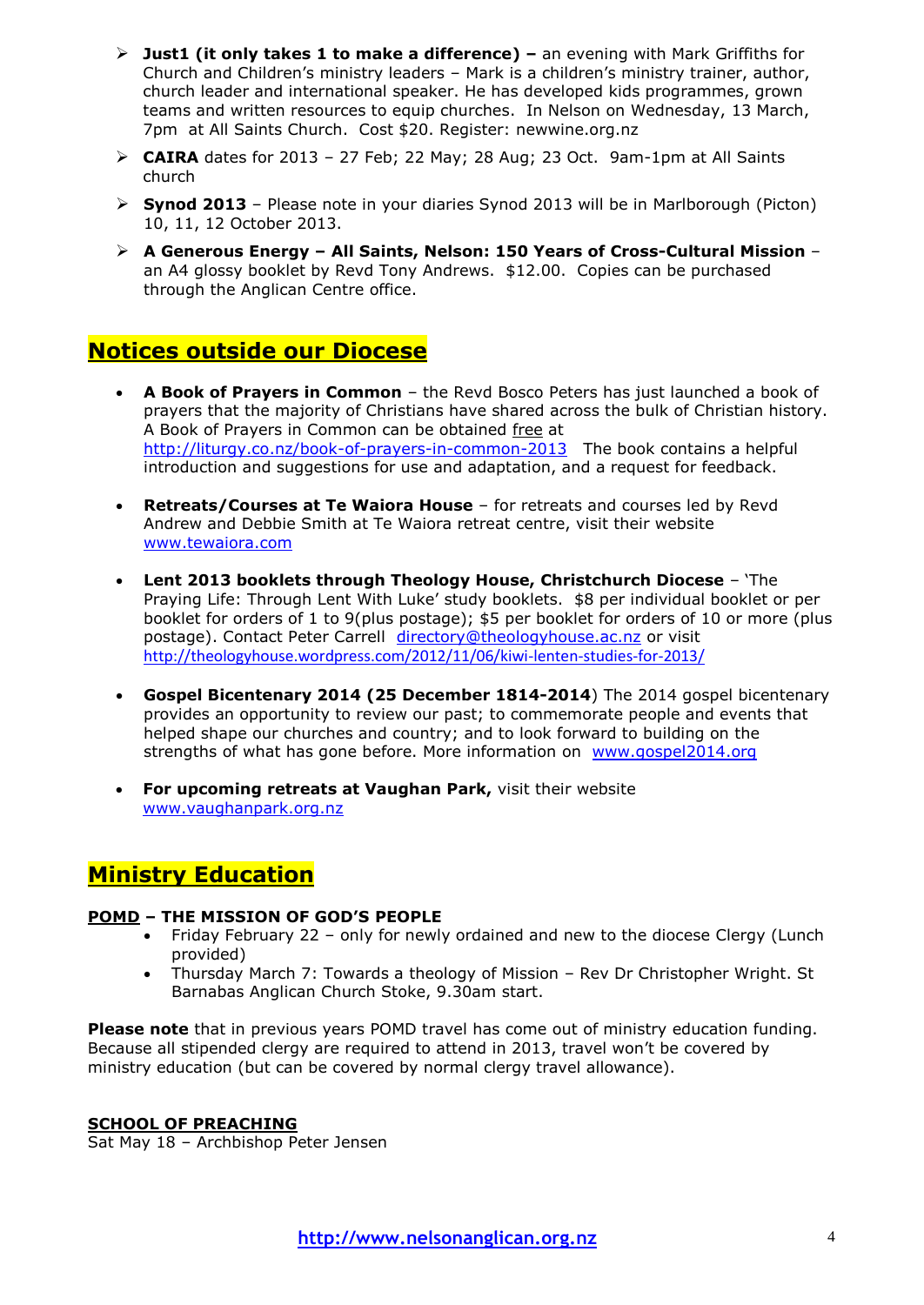## **EQUIP MINISTRY EDUCATION**

Please advertise these dates in your parishes. The Dates and Topics for 2013 are: **Unit 7** (Bi-Cultural Christianity: Christianity in Aotearoa New Zealand) - Core Course. Marlborough - Sat March 2 Nelson/Waimea – **Sat April 20** – **NOTE CHANGE OF DATE** Mawhera – Sat May 11 (Westport) **Unit 8** (Evangelism) Marlborough – Sat June 8 Nelson/Waimea – Sat July 6 Mawhera – Sat Aug 10 (Greymouth) **Unit 9** (Working with the Vulnerable) Marlborough – Sat Sept 14 Nelson/Waimea – Sat Oct 19 Mawhera – Sat Nov 2 (Westport)

## **MINISTRY APPRENTICESHIP SCHEME**

There are some people who are looking at ordination discernment and are actively involved in Parish ministry, as well as studying through BTC. For these students, the MAS would provide a framework for study and ministry discernment. If they are studying fulltime and engaged in 10hrs a week ministry, I can offer \$6,000 from the Ministry Education programme (Project 6 – Leadership Development) and suggest the parish contribute up to \$2-4,000 making a total grant of up to \$10,000 (rather than up to \$18,000 in the "full" MAS proposal).

Remember the MAS is available for any area of ministry. If your parish is considering the Ministry Apprenticeship Scheme in 2013, please contact me (graham.obrien@bishopdale.ac.nz).

There are a number of paid ministry apprenticeship positions available – so if you know of anyone who maybe interested please let me know.

## **CALEB LEADERSHIP SCHOOL**

Rex Booth is bringing the Caleb Leadership School to Nelson as an 11 day course based at Grace Church Richmond - Date: 25th June to 5th July, cost \$1500. The course entails Monday-Fri 8.30-5pm and a 3-day residential camp over the middle weekend. Costs include accommodation and food for the weekend camp. If you are interested please email Rex Booth - [calebnz@xtra.co.nz](mailto:calebnz@xtra.co.nz) or visit www.calebnz.org.nz.

## **COMMUNICATIONS BOOTCAMP** – Rob Harley

I am keen to explore getting Rob Harley back to run his 3 day communication bootcamp in 2013. The cost is \$495pp but I would hope to be able to subsidise some of this. If you or any of your parishioners would be interested please let me know so I can check about Rob"s availability.

#### **CLINICAL PASTORAL EDUCATION (CPE)**

Planning has begun for CPE in 2013 (most likely Aug-Nov). If you are interested please let me know so I can keep you in the loop.

#### **RESOURCES**

If you know of any good small group resources please let me know so we can update our supply. **EQUIP** DVDs are also available at Holy Trinity, Greymouth and St Christopher's, Blenheim for loan.

| <b>NAME</b>                   | <b>TYPE</b> | <b>LOCATION</b>          |
|-------------------------------|-------------|--------------------------|
| Alpha Marriage                | DVD.        | Anglican Centre          |
| Evil (Tom Wright)             | <b>DVD</b>  | <b>Bp Sutton Library</b> |
| God Science: Creation, Darwin | <b>DVD</b>  | <b>Bp Sutton Library</b> |
| and the End of Faith          |             |                          |
| <b>SCIENCE AND THE GOD</b>    | <b>DVD</b>  | <b>Bp Sutton Library</b> |
| QUESTION - John Lennox and    |             |                          |
| Alister McGrath               |             |                          |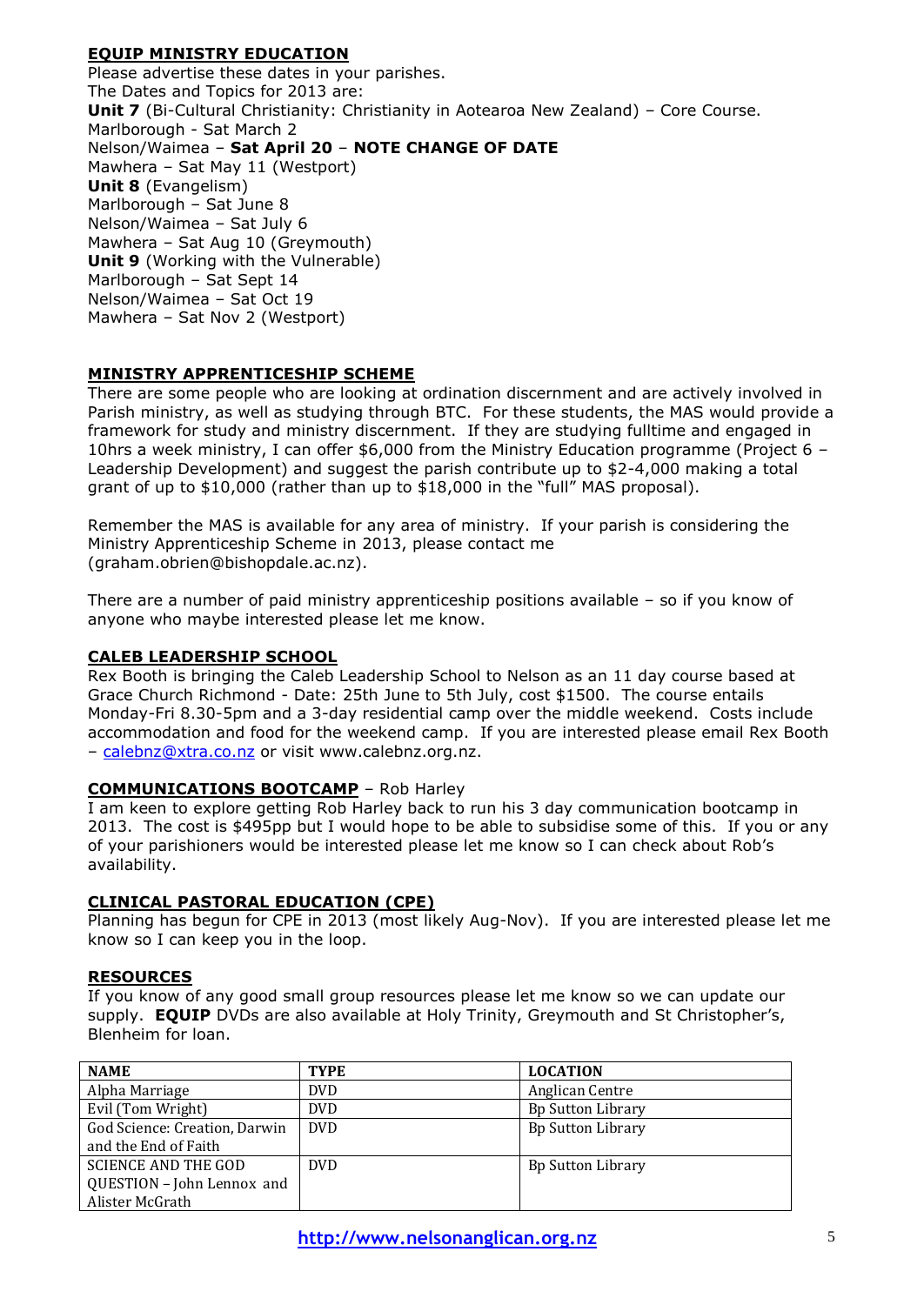| Life of Jesus                       | <b>DVD</b>           | Bp Sutton Library and Anglican Centre |
|-------------------------------------|----------------------|---------------------------------------|
| One Step Ahead: Preaching           | <b>Book and DVD</b>  | <b>Bp Sutton Library</b>              |
| (Stephen Worsley)                   |                      |                                       |
| One Step Ahead: Worship             | <b>Book and DVD</b>  | <b>Bp Sutton Library</b>              |
| Leading                             |                      |                                       |
| (Stephen Worsley)                   |                      |                                       |
| Our Hope is our Song                | 2x CDs; 1 Music book | Anglican Centre                       |
| The Christ Files                    | <b>DVD</b>           | <b>Bp Sutton Library</b>              |
| The New Atheism: Taking it          |                      | <b>Bp Sutton Library</b>              |
| seriously                           |                      |                                       |
| <b>EQUIP Unit 1: Mission of God</b> | DVD and online       | Anglican Centre and Bp Sutton Library |
| <b>EQUIP Unit 2: Handling the</b>   | DVD and online       | Anglican Centre and Bp Sutton Library |
| <b>Bible</b>                        |                      |                                       |
| <b>EQUIP Unit 3: Heart of</b>       | DVD and online       | Anglican Centre and Bp Sutton Library |
| Worship                             |                      |                                       |
| <b>EQUIP Unit 4: Mission-</b>       | DVD and online       | Anglican Centre and Bp Sutton Library |
| <b>Shaped Ministry</b>              |                      |                                       |
| <b>EQUIP Unit 5: Discipleship</b>   | DVD and online       | Anglican Centre and Bp Sutton Library |
| and Gifts of the Hoy Spirit         |                      |                                       |
| *NEW EQUIP Unit 6:                  | DVD and online       | Anglican Centre and Bp Sutton Library |
| Contemporary Issues in              |                      |                                       |
| Pastoral Care                       |                      |                                       |
| Mike Pilavachi and Rupert           | DVD set and online   | Anglican Centre and Bp Sutton Library |
| Charkham - Leadership Day           |                      |                                       |
| Mike Pilavachi - Resurgence         | DVD and online       | Anglican Centre and Bp Sutton Library |
| Rob Harley - School of              | DVD and online       | Anglican Centre and Bp Sutton Library |
| Preaching 2012                      |                      |                                       |
| Nooma "Dust" - Rob Bell             | <b>DVD</b>           | Anglican Centre and Bp Sutton Library |
| Survivors Guide to Hell (Rob        | <b>DVD</b>           | Anglican Centre and Bp Sutton Library |
| Harley and Richard Nauck)           |                      |                                       |

## **Just ordered: Arriving soon.**

| <b>NAME</b>                 | <b>TYPE</b>  | <b>LOCATION</b> |  |  |
|-----------------------------|--------------|-----------------|--|--|
| <b>Essential Jesus</b>      | DVD and Book | Anglican Centre |  |  |
| E100                        | DVD and Book | Anglican Centre |  |  |
| Six Steps to Encouragement  | DVD and Book | Anglican Centre |  |  |
| Six Steps to Talking about  | DVD and Book | Anglican Centre |  |  |
| <b>Jesus</b>                |              |                 |  |  |
| Old Testament Template      | DVD and Book | Anglican Centre |  |  |
| (Landa Cope)                |              |                 |  |  |
| Mission of God's People     | <b>Book</b>  | Anglican Centre |  |  |
| (Christopher Wright)        |              |                 |  |  |
| Following Jesus the servant | <b>Book</b>  | Anglican Centre |  |  |
| King (Jonathan Lunde)       |              |                 |  |  |

## **Online: via BTC/ Diocesan websites "Resources" sections.**

BTC has now established a platform to make video presentations available at [www.bishopdale.ac.nz/resources.](http://www.bishopdale.ac.nz/resources) Presentations available also include:

- Bp Graham Cray Fresh Mission Conference, Christchurch, 2010
- Rev Dr David Peterson –William Orange Memorial Lecture 2010
- Rev's Tim Mora, Marge Tefft, Robin Kingston Ministry in life's Crises Pike River Disaster, 2011.
- Michael Harvey Unlocking the Growth PDF of powerpoint.
- School of Preaching 2011 with Paul Windsor PDF's also available.
- School of Theology 2011 All presentations and public lecture.
- Rob Harley School of Preaching 2012
- School of Theology 2012. All sessions on DVD (Anglican Centre and Bp Sutton Library) and online.

God Bless Graham - [graham.obrien@bishopdale.ac.nz](mailto:graham.obrien@bishopdale.ac.nz)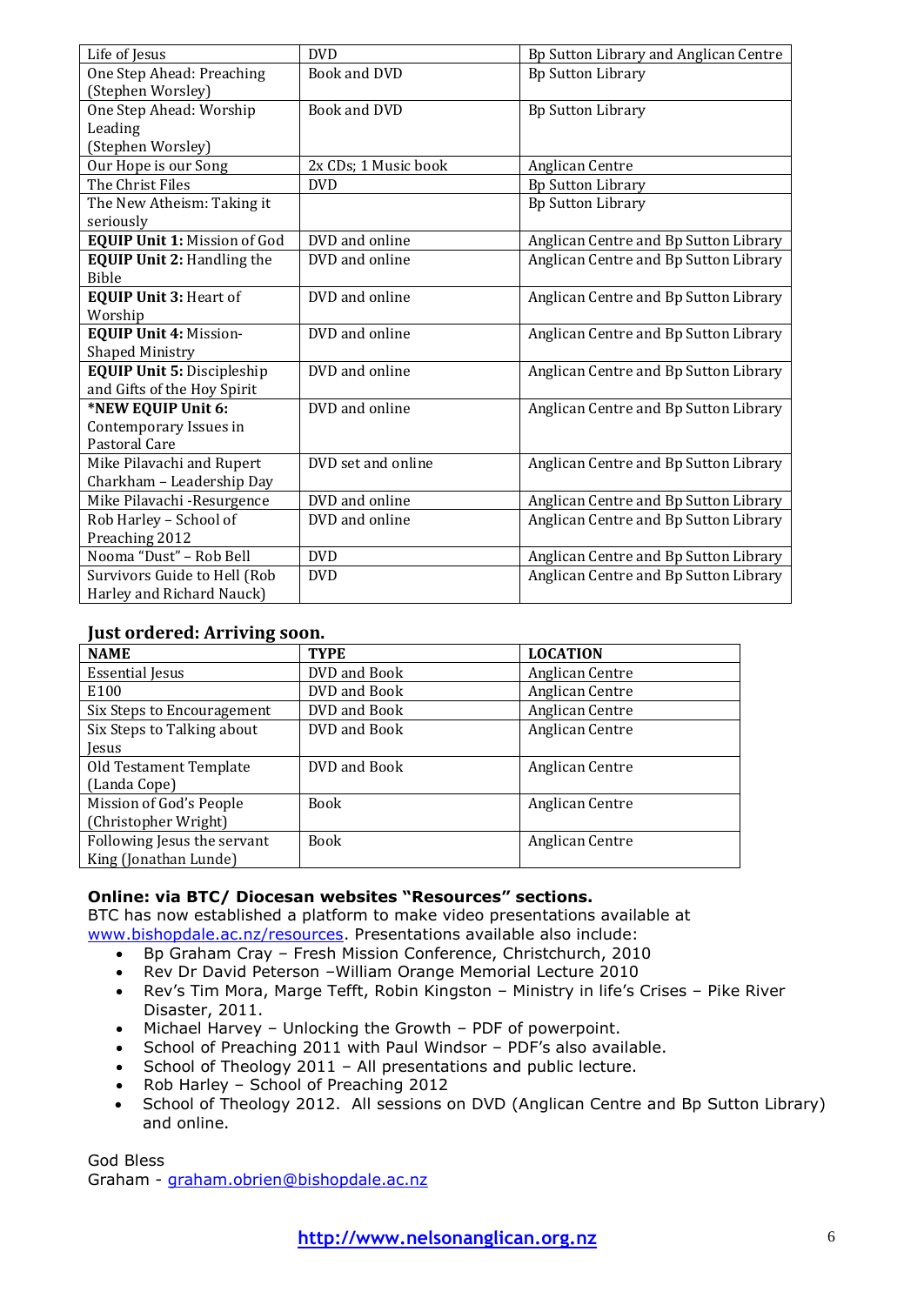# **Bishop's Advisor for the Care of Older People**

Greetings to you all for 2013!

I hope you have all seen my letter (dated  $8<sup>th</sup>$  January) letting you know that I shall be visiting each parish/ministry unit where there is a ministry for older persons funded from the Older Persons Ministry Fund. I will aim to come into a region of the diocese and stay there to visit all the schemes. I want to get to know the people fulfilling the ministry to and with older people as well as talking to clergy. So, please expect to hear from me soon to discuss a date for me to come to your place!

If you would like me to come to present some specific teaching to groups within your parish, then come back to me on this. I am also happy to come and preach on a Sunday for you.

God bless you all and thank God for the Senior Saints among us without whom our church would be impoverished!

Charles

The Very Reverend Charles Tyrrell QSO

## **Children and Family News**

Welcome to 2013! You should have received a newsletter in the last week or so, that was posted out to the parishes. Here are the edited highlights...

**A Sunday School Material Guide** has been sent to all parishes. It lists what we have available to borrow specifically for church groups / Sunday morning. Do encourage your leaders to have a look, and perhaps try something new. There"s material for big groups, small groups, and even guides for "all-age" worship for churches that want to worship and learn all together.

**EASTER RESOURCE SHARING...** Just like we did for Christmas, a chance to share ideas, resources, material, crafts, scripts, service outlines etc with others. Those who came to the Christmas sharing events all reported finding it really interesting and useful – whether they were clergy, children's ministry leaders, or people just interested in helping out for a one-off special event.



#### **BLENHEIM – Renwick Parish lounge. Tuesday 5th Feb 7-9pm NELSON – The Anglican Centre, Thursday 7th Feb. 7-9pm. WEST COAST – Buller Parish. Thursday 21st Feb 7-9pm**

While I'm in the area - especially Blenheim & the Coast, I'd love to have my diary full of people to catch up with, and resources to take along. So do make a time to see me while I"m there.

#### **NEW CONTACT DETAILS...**

I'm now on skype when in the office – cfm.nelson so chat for free  $\odot$ Also, the new cell phone number for CFM 021 884 931 – texting is often the best way to get me, and I can call you back.

#### **Also coming up...**

#### **BLAST**

*Basic Leaders and Supporters Training.*

Starting in March, a chance for new leaders to get basic training and experienced leaders to network and be encouraged. Definitely Nelson, hopefully Marlborough, possibly the Coast. Please let me know your interest level so we can plan accordingly.

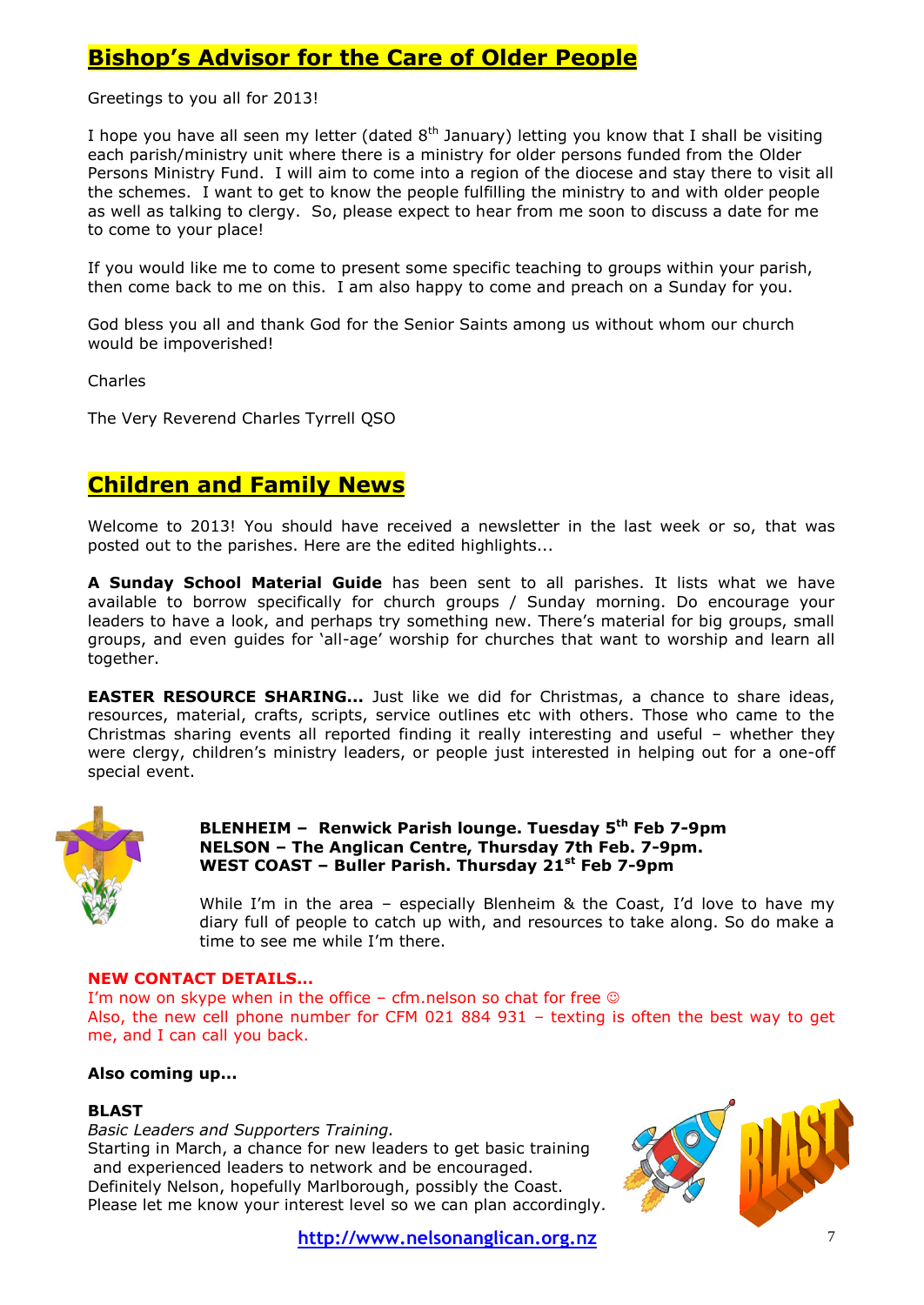## **SIDE BY SIDE MENTORING**

Training for volunteers to mentor families associated with your church through your community outreaches. NELSON (Fridays) 10th May, 7th June, 5th July BLENHEIM (Saturdays) 11th May, 8th June, 6th July



#### **MARK GRIFFITHS**

An internationally renowned speaker and writer on Children's ministry. Coming to All Saints, Nelson. March  $13<sup>th</sup>$  7pm. \$20. You do not want to miss this amazing event!

Jude Benton (Rev) Nelson Diocese Children and Families Ministry Enabler (Temporary, Sep-Dec 2012) Cell: 027 408 0150; Office: 03 548 3124 [cfm@nelsonanglican.org.nz](mailto:cfm@nelsonanglican.org.nz)

## **Youth Coordinator's News**

*'Raising up the next generation with a passion for Christ'* Luke Shaw: Youth Coordinator [youth@nelsonanglican.org.nz](mailto:youth@nelsonanglican.org.nz) **[www.youth.nelsonanglican.org.nz](http://www.youth.nelsonanglican.org.nz/)**



#### **COMING UP THIS TERM**

We"re looking forward to another great year for youth ministry in the Nelson Diocese in 2013! This term we'll be continuing with 'Charge', our monthly leadership gathering, looking to kick off in February. We also have Easter camp in Christchurch and band camp in the first school holidays coming up, two exciting events to start promoting to your youth now. More details and dates in the next ad clerum or via our youth website.

## **Diocesan Overseas Mission Council**

This article from the Diocese of Egypt's 2012 newsletter about the missions week held in our diocese last year. If Vicars would like more of these bags for AMB mission donations this year, please contact Lois Mills email: [loisandgeoff@vodafone.co.nz](mailto:loisandgeoff@vodafone.co.nz)

#### *Partnering through Crafts The Diocese of Nelson*

*This year"s Missions Week donations at the Diocese of Nelson (New Zealand) will be placed in little bags made by ministries of the Diocese of Egypt. These bags are a product of an existing partnership between the Association of Anglican Women and the Boulac women"s ministry in Cairo.*

*The bags were designed and printed by Tukul Crafts. This ministry provides struggling Sudanese refugees with a means of supporting themselves and their families. Hundreds of thousands of refugees live in Egypt; the victims of civil strife in the Sudan and other countries. The bags were sewn by the Boulac Centre. This centre was founded in 1925 to support poor women, most of whom are widows, who cannot work outside of the home. The centre teaches* 





*women how to sew, crochet, and cross-stitch, and sells the products, thus supplementing the family"s income. Both of these ministries were greatly encouraged by this innovative project. The craft ministries have struggled since the January 2011 Revolution, as there are fewer tourists in Egypt and as a result fewer customers.*

**Tikanga Pakeha Missions Council Funding Application Form** – Criteria for funding and application form can be downloaded from the diocesan website [www.nelsonanglican.org.nz](http://www.nelsonanglican.org.nz/)  The funding is primarily for short term missions.